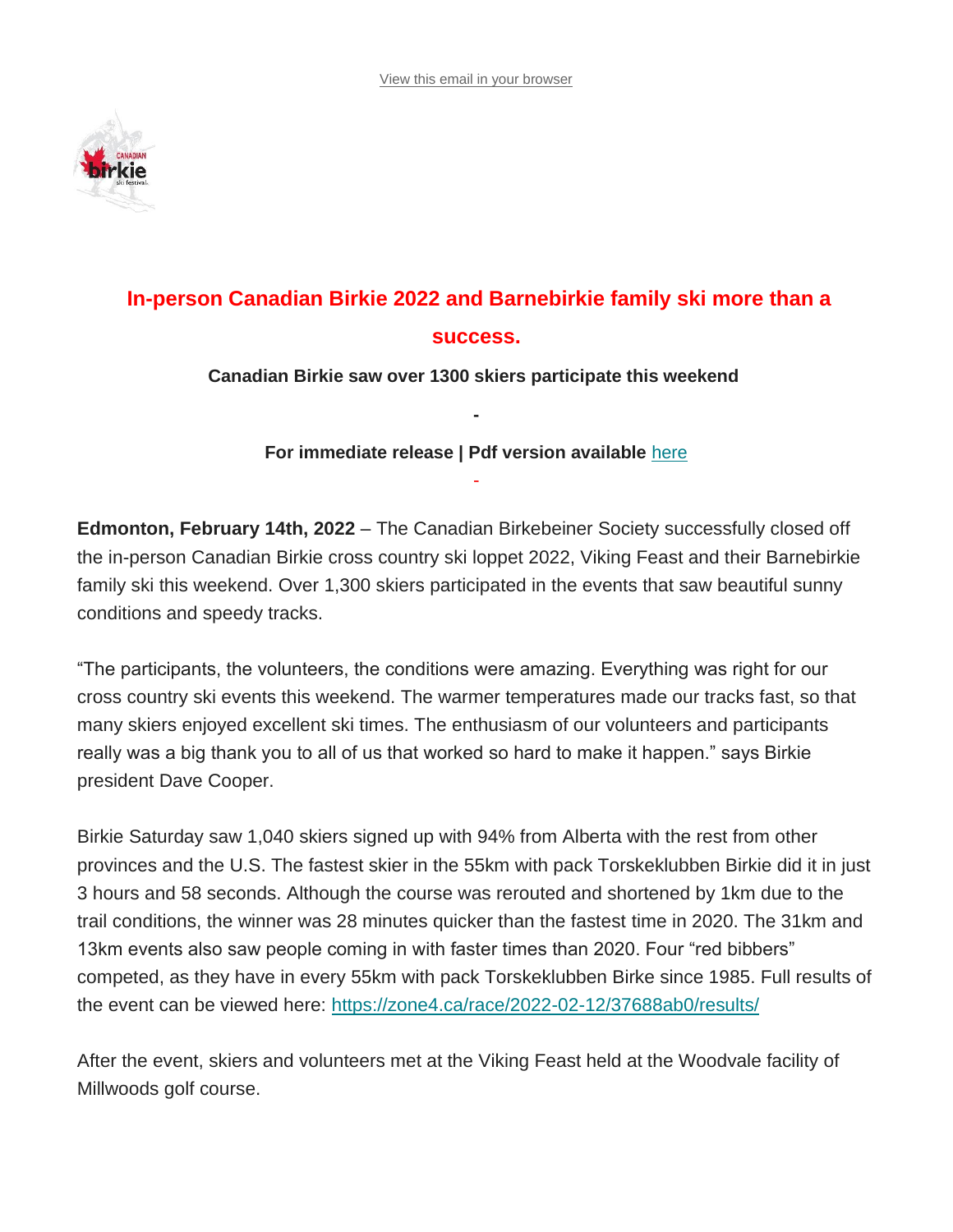# **Family Ski Event for a New Generation of Birkebeiner Skiers**

More than 170 family members visited the Barnebirkie family ski at Silver Skate Fest at Hawrelak Park. Children and their families were the full focus Sunday, February 13. The Edmonton Mayor Sohi welcomed the attendees and officially opened the race. The Barnebirkie classic-style cross country ski event saw beautiful tracks and blue skies. The families enjoyed their skies, the Vikings and mascots. Every little attendee was gifted a small goodie bag when finishing their ski.

"It is lovely to see all those small skiers enjoy a ski and the outdoors with their families. To have so many little participants on the skis and see those smiles in the middle of winter really makes it worthwhile to organize the Barnebirkie family ski annually. " says Roberta Hyland.

The Canadian Birkebeiner has two more events this month: The Virtual Canadian Birkie and Full Moon Birkie.

# **Let's Birkie – Virtually, Baby!**

Those desiring a more distanced setting can join people from North America in the second Virtual Birkie from February 14 to 28, 2022. Participants can ski classic, skate ski, snowshoe, skate or skijor. Depending on where they live, some may choose to roller-ski, cycle, run or walk. Participants choose their day and Birkie distance of 2, 4, 8, 13, 31 or 55 kilometres; at your own place, at your own pace.

Participants have an opportunity to win \$3100 in prizes in the Virtual Birkie Photo Contest, including a two-night Canadian Rockies ski getaway grand prize. Groups and organizations are encouraged to enlist their family, friends and organizations for the Most KM Group Award. For details, go to: <https://canadianbirkie.com/virtual-birkie/>

Participants can post their photos and tag them on Facebook @CdnBirkie, on Twitter @canadianbirkie and/or on Instagram @canadianbirkie. They can also join our Virtual Canadian Birkie Facebook Group We would love to hear specific information about the location, day, distance and any other details.

# **Full Moon Ski**

Skiers looking for a scenic evening ski can participate in the Full Moon Birkie on Saturday, February 19 from 6:00 -10:00 pm at the Waskahegan Staging Area, Cooking Lake - Blackfoot Provincial Recreation Area. The ski course extends from Waskahegan Staging Area to Meadow Shelter, a round trip of 12 km. Skiers can choose a shorter trip but must ski with a buddy. For details, go to <https://canadianbirkie.com/full-moon-birkie/>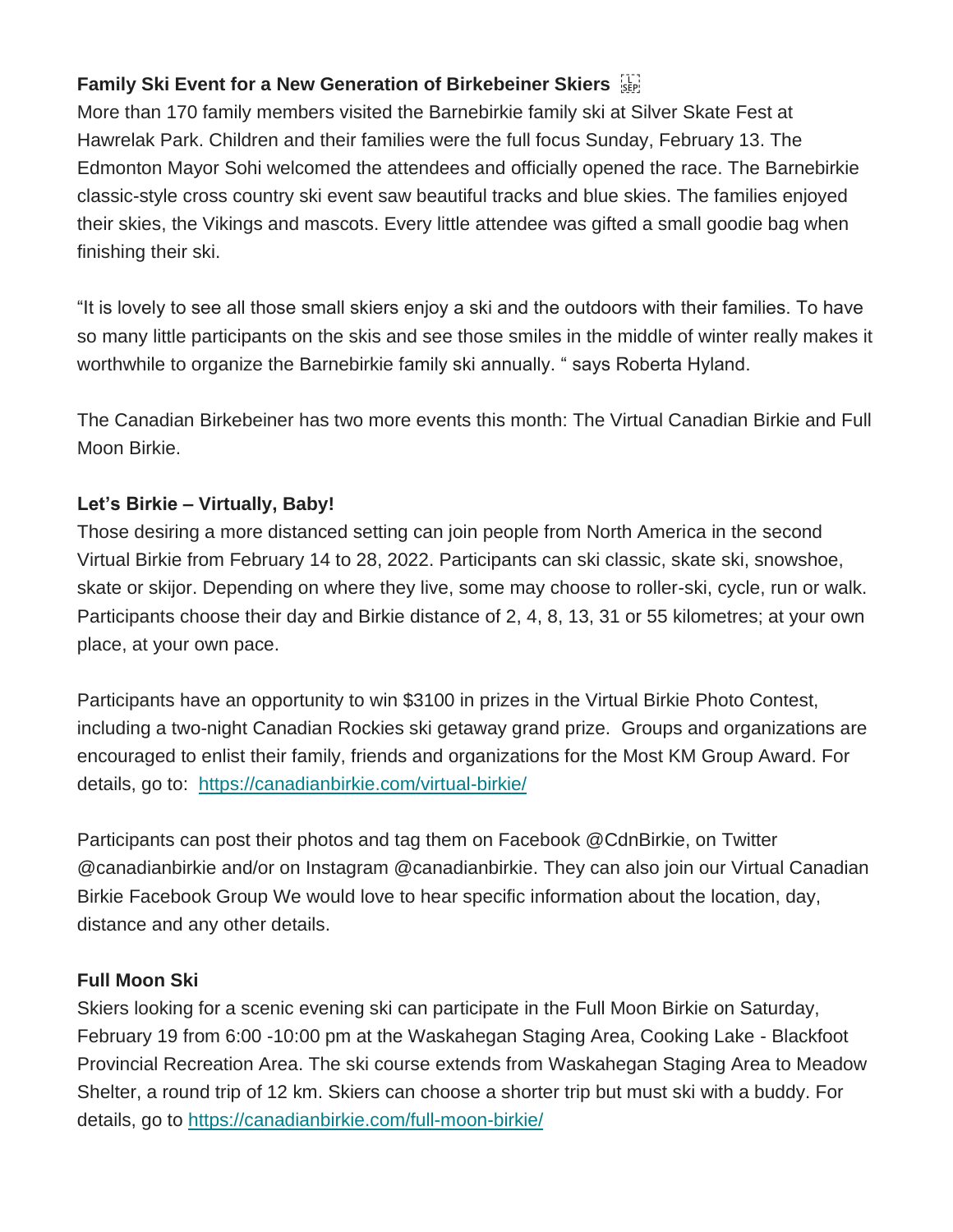### **Media Contacts, Canadian Birkebeiner Society:**

Dave Cooper, President: 780-298-2856 c | davecooper555@gmail.com Delianne Meenhorst, Marketing: 587-986-7832 c | dmeenhorst@yahoo.com Marion Hinteregger, Birkie Coordinator: 780-686-0506 c | coordinator@canadianbirkie.com Pictures are available here: <https://canadianbirkie.com/press-images-for-canadian-birkie-2022/>

## **About the Canadian Birkebeiner Society:**

Since 1985, the Canadian Birkebeiner Society has organized Canada's largest classic, cross-country ski festival held on the second weekend of February. As well, the non-profit society aims to involve participants of all ages in cross-country skiing, promoting an active and healthy winter lifestyle. In addition, the Canadian Birkebeiner Society organizes the Virtual Canadian Birkie, ski training and other ski events to allow people to enjoy cross-country skiing in a friendly and fun atmosphere.

The Canadian Birkie Ski Festival allows participants to relive the Birkebeiner legend of how two Birkebeiner warriors rescued the Norwegian Crown Prince by skiing him to safety in the middle of winter. In the longest race of the Canadian Birkie, skiers still carry a 5.5-kilogram weight that symbolizes the Crown Prince Haakon Haakonsson. In 2022 the Canadian Birkie will live stream the finish line.

The Virtual Canadian Birkie invites participants to take part in the Birkie at their chosen location between February 14<sup>th</sup> and February 28<sup>th</sup>. Registrants upload their distance and a photo of their event. The participants get a chance to then compare themselves with other Virtual Birkie skiers. Groups can take part in the "Most KM Skied" Award allowing people to set a group goal.



Canadian Birkie Ski Festival Feb 11-28, 2022 Canadian Birkebeiner Society 7240 82 Avenue NW